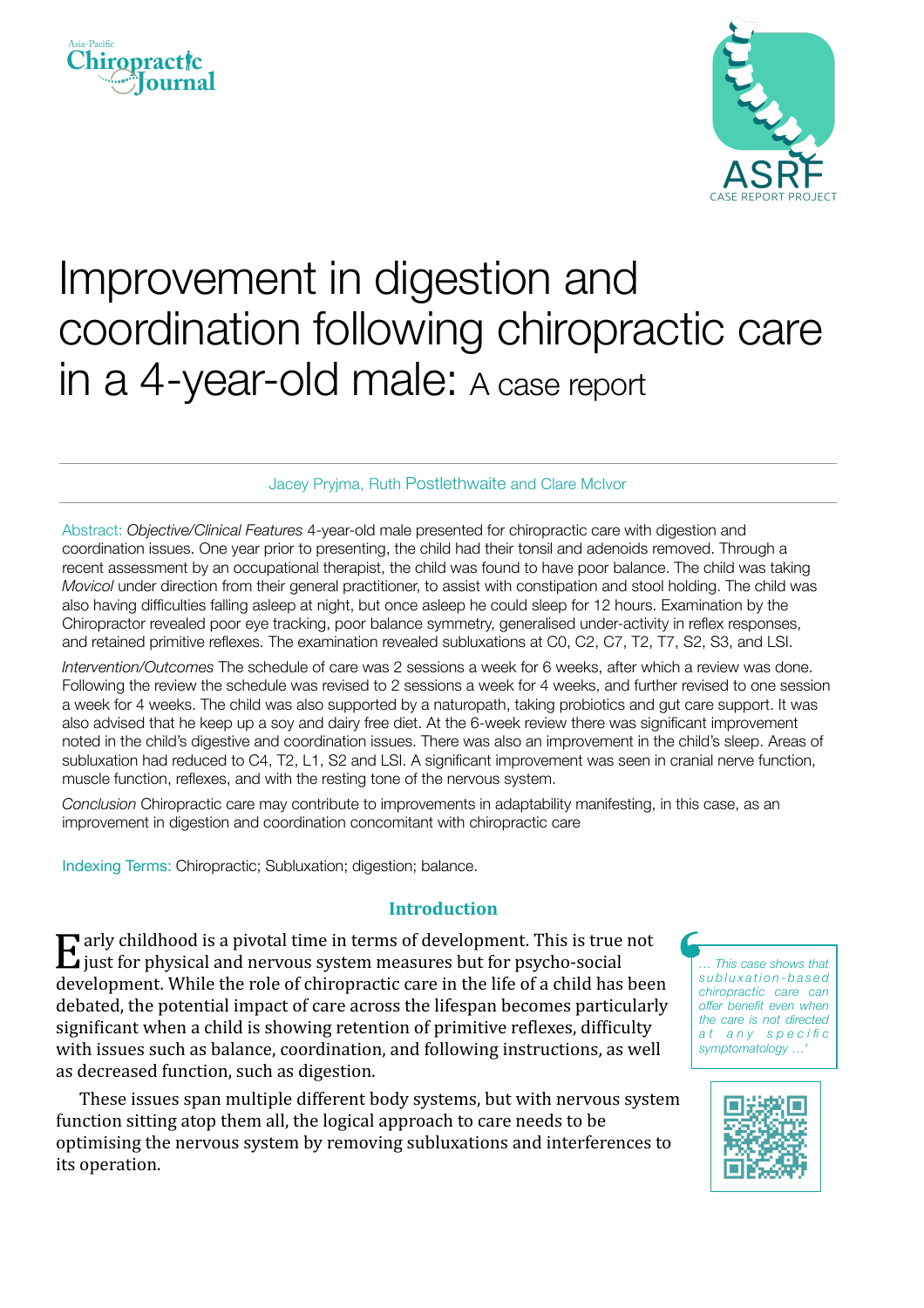Can subluxation-based chiropractic care then offer any significant benefit if the care is not directed at specific symptomatology? The *Australian Spinal Research Foundation* defines the Vertebral Subluxation as 'A diminished state of being, comprising a state of reduced coherence, *altered biomechanical function, altered neurological function and altered adaptability*.' (1) 

The present case report indicates that this may indeed have taken place with a 4-year-old patient under care, thus improving adaptability, nervous system function and by extension, improving several areas of health and wellbeing.

## **Background**

A 4-year-old boy presented for chiropractic care with a history of adenoid and tonsil removal (approximately one year previous). At the time of presentation, he had recently been assessed by an occupational therapist and found to have poor balance. He had been taking *Movicol* under the instruction of his GP (General Practitioner) for chronic constipation and stool holding. He had difficulty getting to sleep at night, but once down, he could sleep for up to 12 hours. He was presented to the clinic with issues with constipation and stool holding.

His examination included a history soliciting details of his birth and gestation. He was born at 37-weeks' gestation following spontaneous rupture of membranes. His mother received an epidural for the vaginal delivery which was assisted with forceps following foetal distress. However, he was alert at birth and returned an APGAR score of 9,9. He sustained facial bruising and a cone-head shape as a result of the birth.

Following the birth, the mother could not walk for 4 days, which was thought to be epidural damage to the left leg. She suffered sciatica on the left side.

As a neonate, the patient was breastfed for four months and then put on formula. He suffered from colic and reflux, including silent reflux for which he was medicated. It was reported that he would grunt a lot when going to the toilet.

## **Examination**

A thorough examination revealed poor eye tracking and poor balance symmetry. He had generalised underactivity in reflex responses and retained primitive reflexes. It was also noted that he had poor attainment of typical 4-year-old gross movement patterns. He also appeared to have poor body awareness, poor right arm swing, and poor balance overall. The examination revealed subluxations at C0, C2, C7, T2, T7, S2, S3, and LSI.

At the initial consult, the chiropractor noted concerns with spinal movement quality, particularly in the neck and pelvis. There were also significant postural imbalances, poor cortex inhibition of primitive reflexes and lack of spinal strength maturity, as well as poor focus with eye movement. Retained primitive reflexes included bilateral *Rooting*, *Palmar*, *ATNR*, and *Galant* reflexes. Gross motor assessment revealed difficulties jumping with two feet, difficulties performing the heel walk and toe walk, and inability to hop on one foot five times. *Romberg's* test revealed a right lean, and the patient found it difficult to walk in a straight line. Discriminative touch manoeuvres (bilateral touch) could be achieved with difficulty.

The immediate goals of care were to support the patient's body to function better by adjusting the areas of subluxation with particular focus on the neck and pelvis. Aims also included stimulation of cortical function and building stronger tone within the body. Long term goals were to see improved posture, weight distribution, improved body movement and maturity, with a goal of seeing integration of primitive reflexes.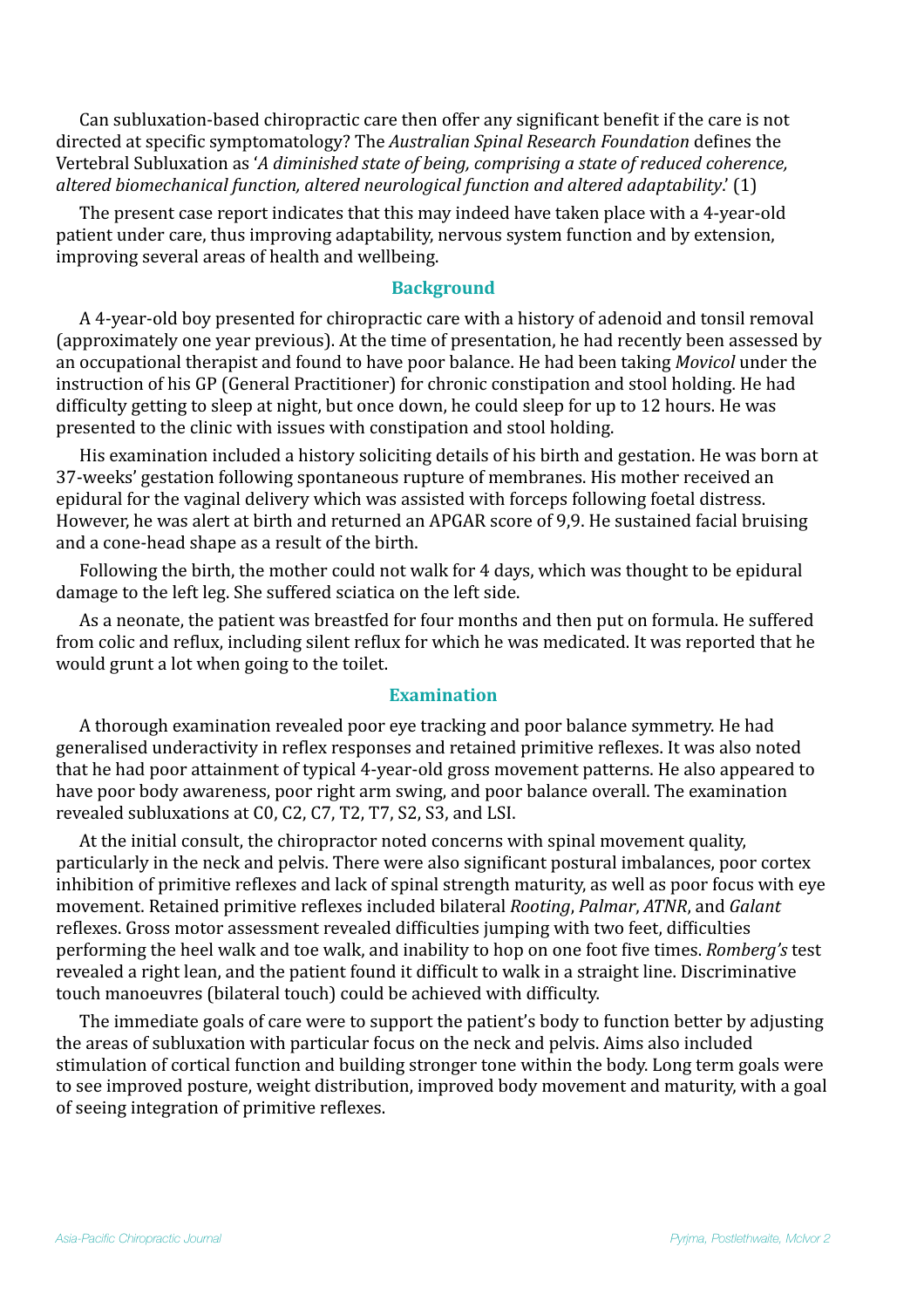## **Management**

Following examination, a 6-week care plan was commenced with a frequency of two visits per week. He was also referred to a naturopath for other health support and placed on probiotics and gut care support. It was also advised that he keep up a soy and dairy free diet.

Following the completion of the original care plan, his care schedule was revised to 2 sessions per week for 4 weeks followed by 1 session per week for 4 weeks – a total extension of eight weeks care (See Appendix A for specific dates and adjustments).

## **Outcomes**

At the 6-week review, his mother noted improvements in sleep quality, general behaviour, and mood. He was less clumsy and tripping/falling less than he did prior to care. He was now achieving certain milestones and seemed to have improved coordination and balance. The stool holding and constipation had significantly improved since the beginning of care. So too had his stomach distention, excessive wind, and bloating as well as crying hours, general resilience, and ability to bounce back from fatigue or illness. It was reported that he still had some issues concentrating on tasks but starting to see some improvement.

The chiropractor noted significant improvements in posture, postural balance, compliance with examinations, and resilience with completing tasks and following directions. Relevant clinical findings included the following:

**Orthopaedic** 

- $\triangleright$  Cranial bone restrictions followed a similar pattern with the front and temporal regions affected.
- Exange of Motion of the neck had improved very well, with mild restrictions remaining.
- $\blacktriangleright$  Mild extension restrictions were seen in both the thoracic and pelvis.
- $\blacktriangleright$  Left SI extension restriction was also seen.
- $\blacktriangleright$  All peripheral joints were moving well.

## Nerve & Muscle

- $\blacktriangleright$  Areas of subluxation had reduced to C4, T2, L1, S2 and LSI.
- $\blacktriangleright$  Cranial nerve function, muscle function and reflexes were now excellent.
- $\blacktriangleright$  A huge improvement with resting tone of the nervous system was noted.

## Global Posture

- $\blacktriangleright$  Body tilt had improved well.
- $\blacktriangleright$  Head tilt had also improved significantly.
- $\blacktriangleright$  Pelvic tilt was more evident.
- $\blacktriangleright$  Side images showed improved alignment (even though the head is held up).
- $\blacktriangleright$  Left body sway was noted in the follow up imaging

### Brain Function

- $\blacktriangleright$  Moro, Palmar, ATNR, and Galant reflexes were still present.
- $\triangleright$  Compliance was still difficult with tests later in the exam, however the patient's resilience to get through them had significantly improved.
- $\blacktriangleright$  He was now able to hop two times on each foot, and perform a heel walk and toe walk.
- $\blacktriangleright$  Less overflow movements noted with movement patterns (better function overall).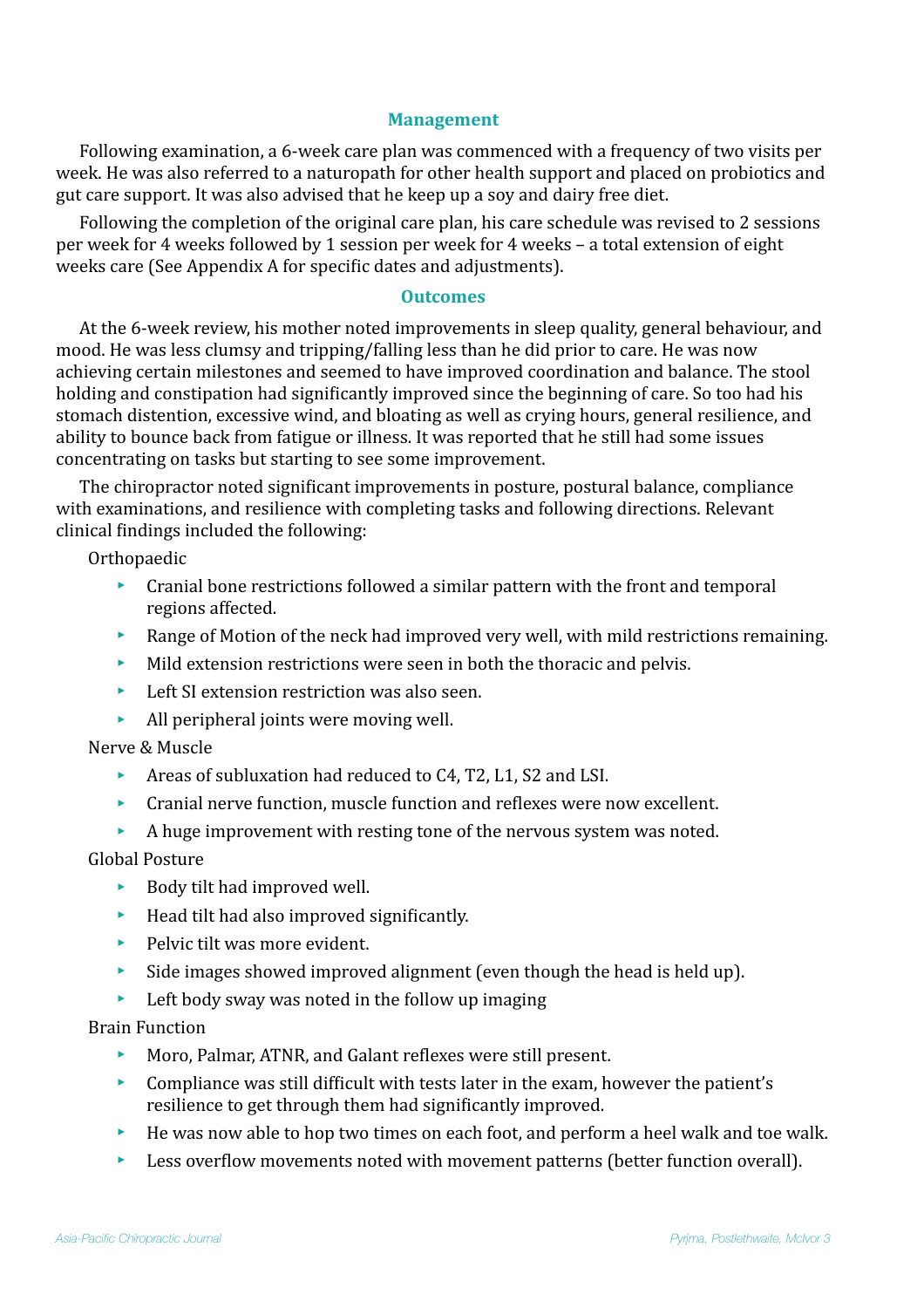$\blacktriangleright$  Walk/running videos showed right arm swing improvements, but his right side was still not as active as the left.

These findings show significant improvements across multiple body systems, concomitant with a reduction in subluxations. Some goals of care had not been fully reached (though significant improvements had been made), and hence the further care plan was proposed. Still, the patient was exhibiting significantly more ease in pivotal areas of function and development.

### **Discussion**

This case report indicates that, in this case, chiropractic care may have assisted in improvements in balance, coordination, digestion, and physical and mental resilience in a 4-yearold patient. While further research is required to understand the mechanisms behind such improvement, and case reports cannot yield the power to make generalisations for the wider population, it is significant that these improvements occurred simultaneously with a significant reduction in vertebral subluxations. While further chiropractic care was required and recommended to ensure the full integration of all primitive reflexes, the improvements were notable and concomitant with the completed care plans and thus care continued.

Treating the vertebral subluxation as a measure of reduced nervous system adaptability gives potential insight into why these improvements may have occurred side by side.

Ruth Postlethwaite BBiomedSc Writer, ASRF

Clare McIvor BBus(Admin), GD Comms(ProfWrit,Edit), GD(Psych)(Cand) Writer, ASRF

Jacey Pryjma BChiroprSc, MChiropr Private Practice of Chiropractic Newcastle [jacey@childrenschiropractic.com.au](mailto:jacey@childrenschiropractic.com.au)

*Cite:* Pryjma J, Postlethwaite R, McIvor C. Improvement in digestion and coordination following chiropractic care in a 4 year-old male: A case report. Asia-Pac Chiropr J. 2022;2.6. URL [apcj.net/papers-issue-2-6/#PryjmaDigestion](http://apcj.net/papers-issue-2-6/#PryjmaDigestion)

## **References**

2. Staff Writer (2021). Research Agenda. Australian Spinal Research Foundation.<https://spinalresearch.com.au/research/> retrieved 27 February 2022

#### *About the Chiropractor*

Dr Jacey Pryjma obtained her Bachelor of Chiropractic Science in 2005, and later her Master of Chiropractic in 2007, from Macquarie University. Jacey founded Well Kids in 2013, developing the Well Kids Program, and is now the Director of the Australian Children's Chiropractic Centre in New South Wales, Australia

1.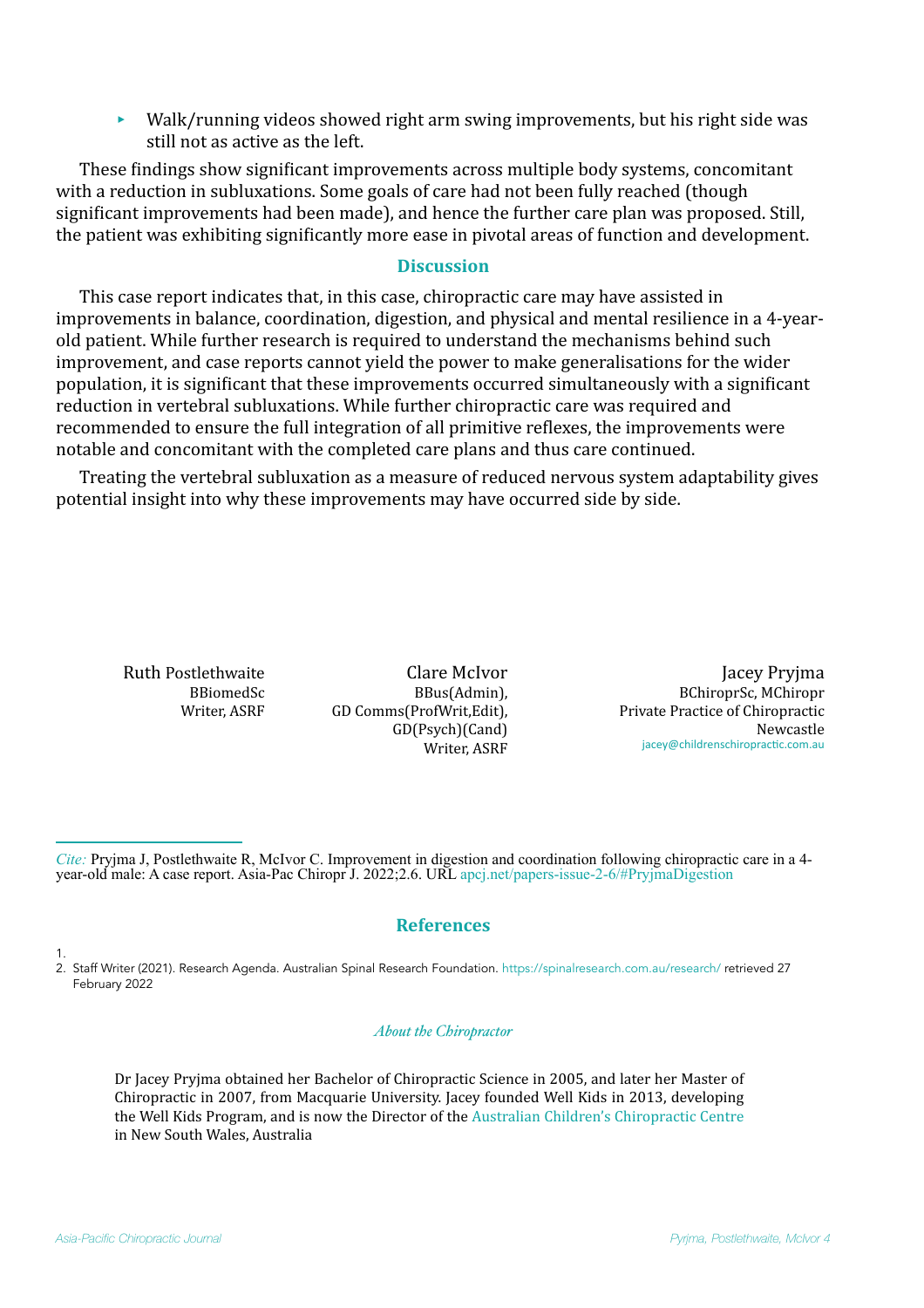#### *About the Case Report project*

This Case Report is a part of the ASRF Case Report Project 2021, a project designed to gather client studies from chiropractors and transform them into much-needed case reports, focused on the effects of chiropractic care on clinical presentations highly relevant to chiropractic, such as stress, immunity and adaptability. This project was made possible by the generous fundraising and contributions of ASRF supporters.

|  | annend |  |
|--|--------|--|
|  |        |  |

|                       | Adjustment                                                                                                                                                                                                                                                                       | <b>Results</b>                                                                                             |
|-----------------------|----------------------------------------------------------------------------------------------------------------------------------------------------------------------------------------------------------------------------------------------------------------------------------|------------------------------------------------------------------------------------------------------------|
| 07/04/2021<br>initial |                                                                                                                                                                                                                                                                                  |                                                                                                            |
| 23/04/2021            | Sutures: sagittal front and post, L Lambdoid<br>Cranials L: Parietal, Temporal<br>Cranials R: Frontal, Temporal<br>Cranial ROM + special cranial techniques: rotation of Sphenoid<br>and Occiput around transverse plane, Lateral shear through<br>sphenoid                      | Cervical<br><b>ROM</b><br>Occipital<br><b>ROM</b><br>Thoracic<br><b>ROM</b><br>SI movement<br>All improved |
| 27/04/2021            | Sutures: sagittal front and post, R squamous<br>Cranials L: Frontal, Parietal, Temporal<br>Cranials R: Frontal                                                                                                                                                                   | Thoracic<br><b>ROM</b><br>SI movement                                                                      |
| 30/04/2021            | Sutures: sagittal front and post, L Coronal, R Coronal<br>Cranials L: Frontal, Parietal, Temporal<br>Cranials R: Frontal                                                                                                                                                         | Cervical<br><b>ROM</b><br>Occipital<br><b>ROM</b><br>Thoracic<br><b>ROM</b><br>SI movement                 |
| 04/05/2021            | Sutures: sagittal front and post, L Coronal, R Coronal, R squamous<br>Cranials L: Frontal, Parietal, Temporal<br>Cranials R: Frontal<br>Cranial ROM + special cranial techniques: rotation of Sphenoid<br>and Occiput around transverse plane, Lateral shear through<br>sphenoid | Cervical<br><b>ROM</b><br>Occipital<br><b>ROM</b><br>Thoracic<br><b>ROM</b><br>SI movement                 |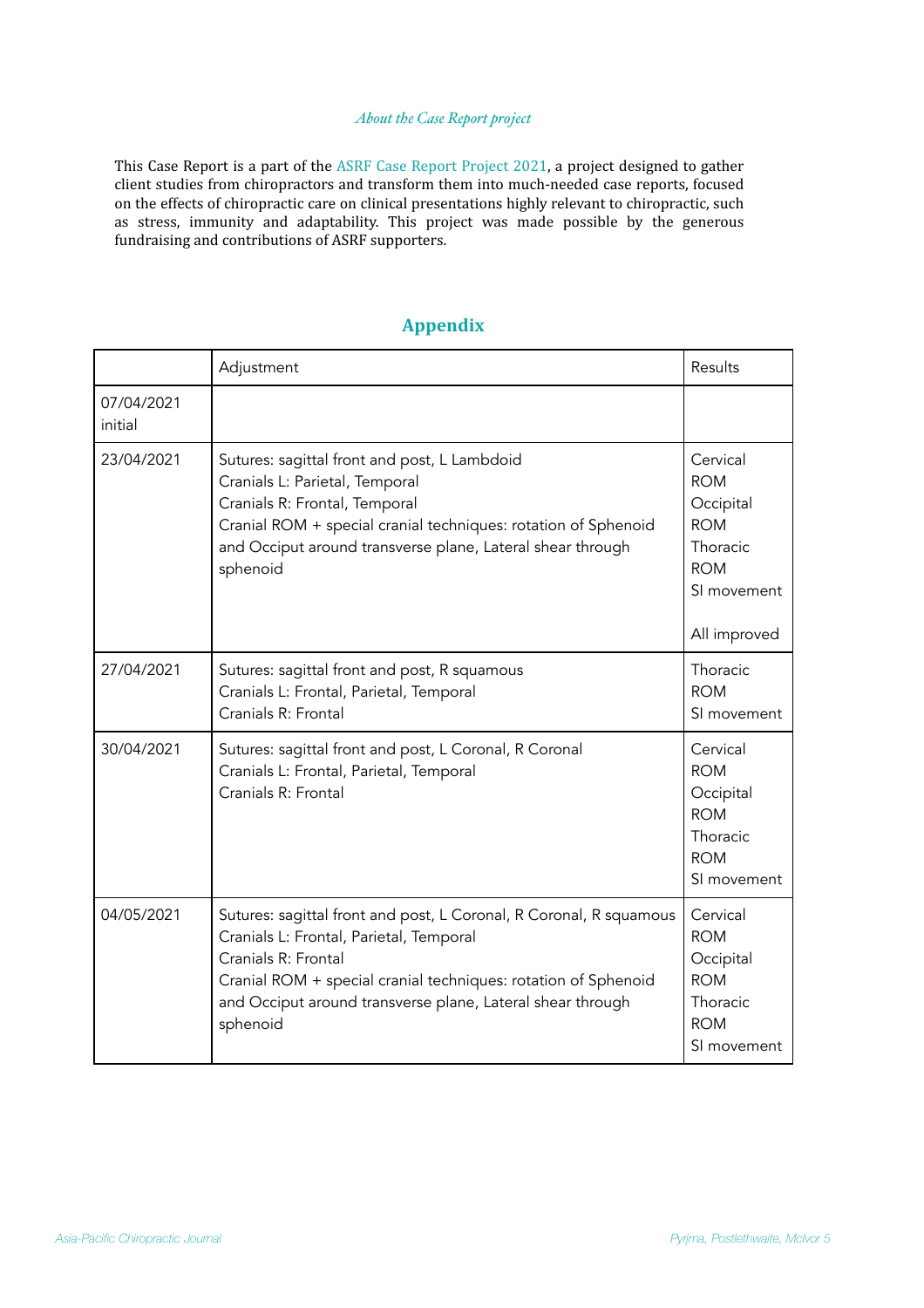| 07/05/2021 | Sutures: L Coronal, R Coronal<br>Cranials L: Parietal, Temporal<br>Cranials R: Frontal<br>Cranial ROM + special cranial techniques: rotation of Sphenoid<br>and Occiput around transverse plane, Lateral shear through<br>sphenoid                                      | Cervical<br><b>ROM</b><br>Occipital<br><b>ROM</b><br>Thoracic<br><b>ROM</b><br>SI movement |
|------------|-------------------------------------------------------------------------------------------------------------------------------------------------------------------------------------------------------------------------------------------------------------------------|--------------------------------------------------------------------------------------------|
| 11/05/2021 | Sutures: Sagittal front, L Coronal<br>Cranials L: Parietal<br>Cranials R: Frontal<br>Cranial ROM + special cranial techniques: rotation of Sphenoid<br>and Occiput around transverse plane, Lateral shear through<br>sphenoid                                           | Cervical<br><b>ROM</b><br>Occipital<br><b>ROM</b><br>Thoracic<br><b>ROM</b><br>SI movement |
| 14/05/2021 | Sutures: Sagittal front, L Coronal<br>Cranials L: Parietal<br>Cranials R: Frontal<br>Cranial ROM + special cranial techniques: rotation of Sphenoid<br>and Occiput around transverse plane, Lateral shear through<br>sphenoid                                           | Cervical<br><b>ROM</b><br>Occipital<br><b>ROM</b><br>Thoracic<br><b>ROM</b><br>SI movement |
| 18/05/2021 | Sutures: Sagittal front, L Coronal, L Lambdoid, R Lambdoid<br>Cranials L: Parietal, Occiput<br>Cranials R: Frontal, Occiput<br>Cranial ROM + special cranial techniques: rotation of Sphenoid<br>and Occiput around transverse plane, Lateral shear through<br>sphenoid | Cervical<br><b>ROM</b><br>Occipital<br><b>ROM</b><br>Thoracic<br><b>ROM</b><br>SI movement |
| 21/05/2021 | Sacral/pelvic: S2 hold<br>Prim Reflex: HEMISPHERE L, HEM BODY LINK, HEM SYNC, FPR,<br><b>MORO</b>                                                                                                                                                                       | Cervical<br><b>ROM</b><br>Occipital<br><b>ROM</b><br>Thoracic<br><b>ROM</b><br>SI movement |